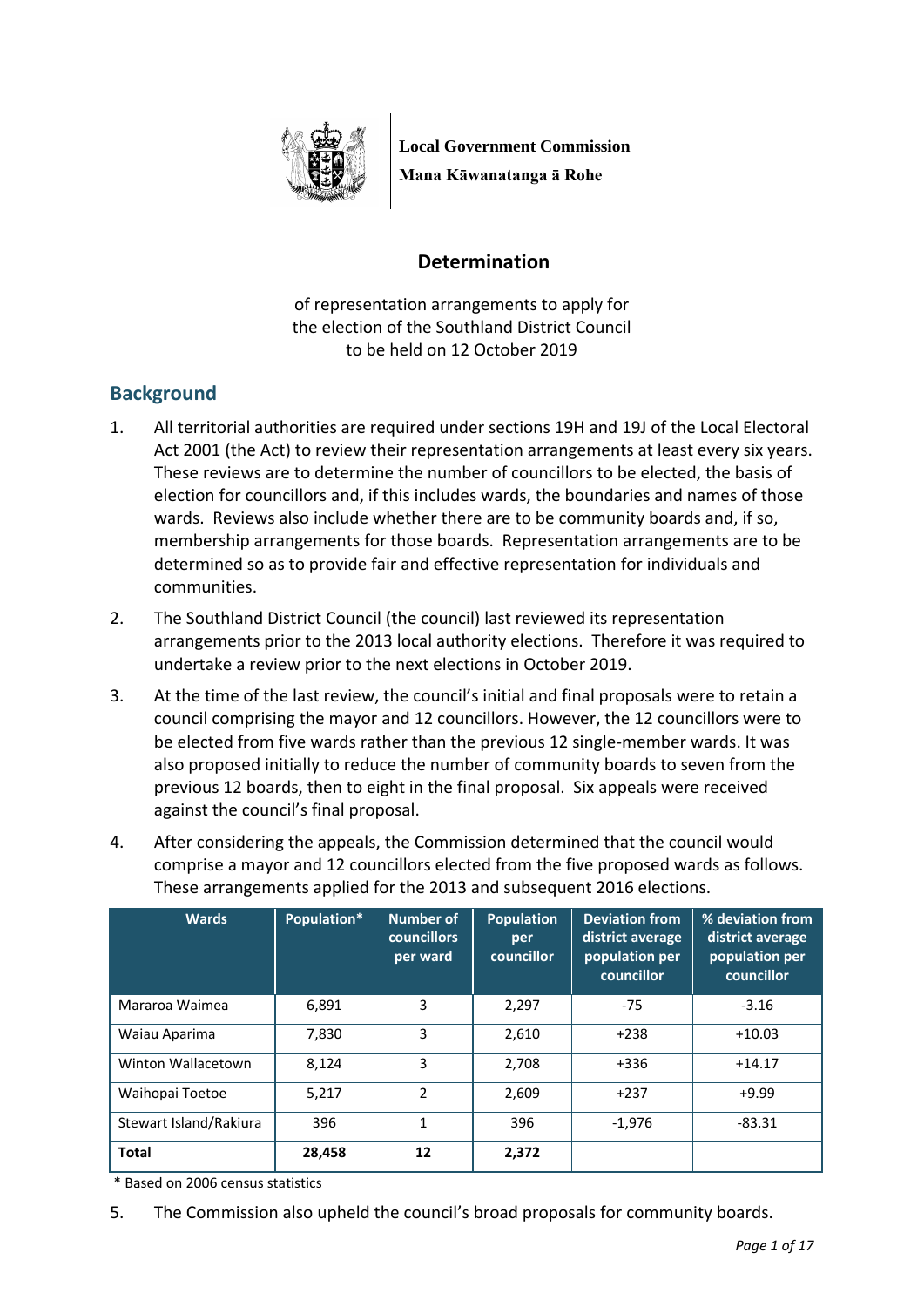# **Preliminary consultation on current representation review**

- 6. In preparation for this review, the council in 2015 commenced a community governance review project aimed at achieving a representation structure that was effective and equitable for Southland District. It was also aimed at empowering and growing local communities in the district. For the representation review process, the council reconvened the community governance - elected representatives working group comprising the mayor, three councillors, two community board chairpersons and two community development area (CDA) sub-committee chairpersons, to provide feedback and inform the development of options.
- 7. The council and working group undertook a preliminary consultation phase for the representation review. This included council workshops, discussion at community board and CDA meetings, presentations and discussions at a series of 18 community conversations and a community fete. These activities were attended by a total of 300 people. In addition, information was provided in 'First Edition' distributed to most households in the district and a survey was available online and at the community conversations and council offices. Feedback sessions were also held for community board and CDA members.
- 8. The preliminary consultation found:
	- 66% of respondents supported the council comprising 12 councillors
	- 56% of respondents thought councillors should be elected by wards (compared with 18% who supported an at large system and 25% who supported a mix of at large and wards)
	- 80% of respondents thought Stewart Island/Rakiura should continue to be a separate ward.
- 9. The council also reported there was consensus for the principle of district-wide coverage of community boards.

# **The council's initial proposal**

10. At a meeting on 20 April 2018, the council resolved its initial representation proposal. This proposal was for retention of a council comprising the mayor and 12 councillors elected from five wards (with some alterations to existing ward boundaries to achieve closer compliance with statutory fair representation requirements) as follows.

| <b>Wards</b>           | Population* | <b>Number of</b><br><b>councillors</b><br>per ward | <b>Population</b><br>per<br>councillor | <b>Deviation from</b><br>district average<br>population per<br>councillor | % deviation from<br>district average<br>population per<br>councillor |
|------------------------|-------------|----------------------------------------------------|----------------------------------------|---------------------------------------------------------------------------|----------------------------------------------------------------------|
| Mararoa Waimea         | 7,803       | 3                                                  | 2,601                                  | $+131$                                                                    | $+5.30$                                                              |
| Waiau Aparima          | 8,139       | 3                                                  | 2,713                                  | $+243$                                                                    | $+9.84$                                                              |
| Winton Wallacetown     | 7,890       | 3                                                  | 2,630                                  | $+160$                                                                    | $+6.48$                                                              |
| Waihopai Toetoe        | 5,421       | 2                                                  | 2,711                                  | $+241$                                                                    | $+9.76$                                                              |
| Stewart Island/Rakiura | 384         | 1                                                  | 384                                    | $-2.086$                                                                  | -84.45                                                               |
| <b>Total</b>           | 29,637      | 12                                                 | 2,470                                  |                                                                           |                                                                      |

\* Based on 2013 census statistics

11. The initial proposal was also for the constitution of eight communities to cover, for the first time, the whole district represented by the following community boards: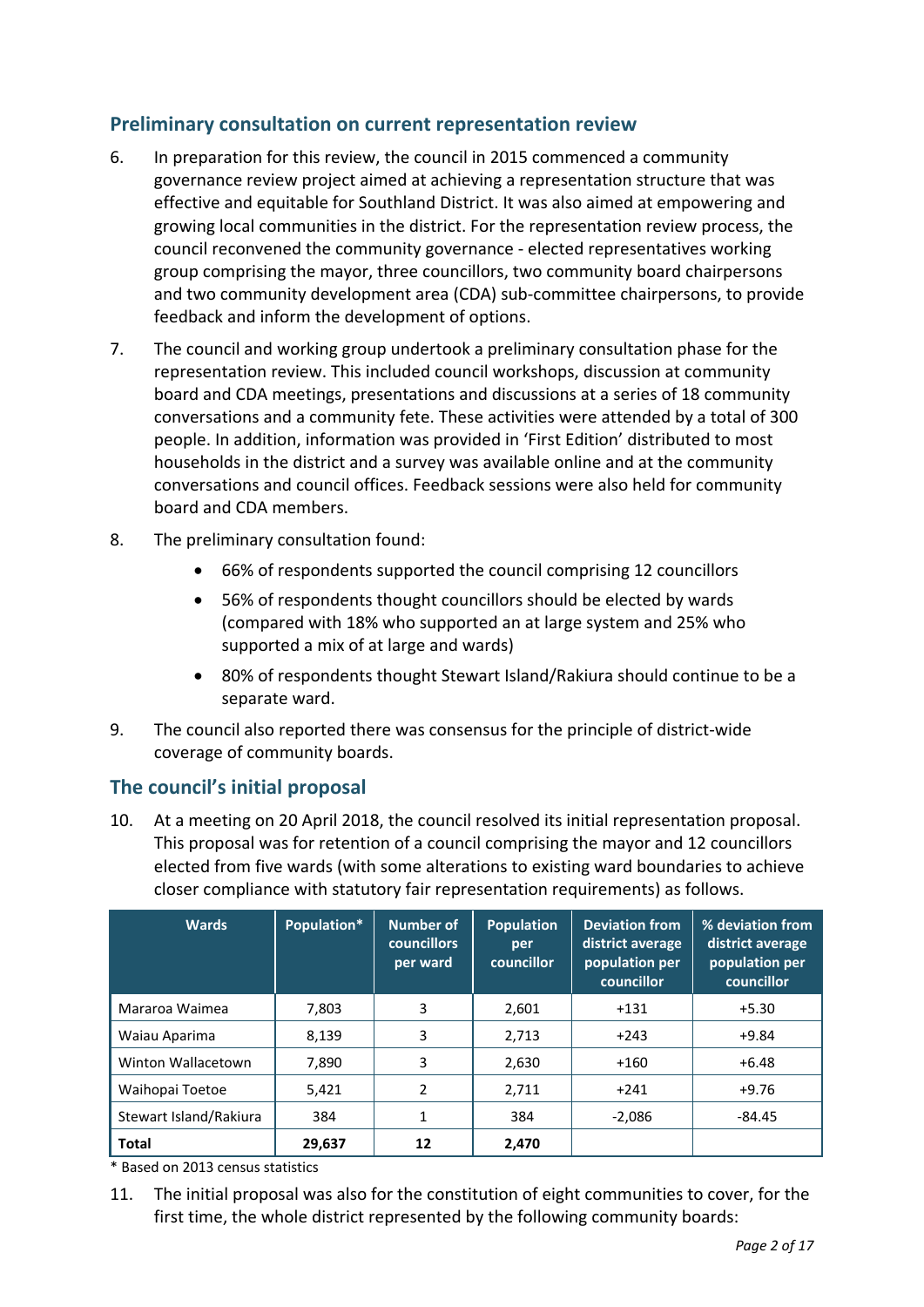- Fiordland (six elected members plus one appointed member)
- Northern (six elected members plus one appointed member)
- Ardlussa (six elected members plus one appointed member)
- Taramea Te Waewae (six elected members plus one appointed member)
- Takitimu (six elected members plus one appointed member)
- Oreti (eight elected members plus one appointed member)
- Waihopai Toetoe (seven elected members plus one appointed member)
- Stewart Island/Rakiura (four elected members plus one appointed member.
- 12. The council notified its initial proposal on 30 April 2018 including the following reasons for its decisions on community boards:
	- council wishes to see equity of representation across Southland District by having district-wide coverage of community boards, enabling local decisionmaking across the district
	- council believes this model better reflects the community feedback on communities of interest and effective representation.
- 13. By the deadline of 6 June 2018, the council had received 153 submissions.

# **The council's final proposal**

- 14. Following the hearing of submissions by a hearings panel, consisting of the full council and members of the elected representatives working group, the panel recommended some amendments to the initial proposal. These recommendations were:
	- divide the Taramea Te Waewae community board area in two (subsequently named Tuatapere Te Waewae and Oraka Aparima)
	- increase the number of elected members on the Stewart Island/Rakiura Community Board from four to six
	- some boundary changes to reflect communities of interest between the proposed Oreti and Waihopai Toetoe community board areas
	- change the name of the Takitimu Community Board to Wallace Takitimu.
- 15. At a meeting on 11 July 2018, the council adopted its initial proposal as its final representation proposal subject to the above changes.
- 16. The final proposal was publicly notified on 20 July 2018.

# **Appeals/objections against the council's final proposal**

- 17. Six appeals and two objections against the council's final proposal were received by the deadline of 22 August 2018.
- 18. In summary, these appeals and objections were against:
	- replacement of the CDA subcommittees by community boards either generally or in particular areas
	- the boundary between the Northern and Oreti community board areas
	- combining the existing Wallacetown Community Board with the Winton Community Board in a wider Oreti Community Board.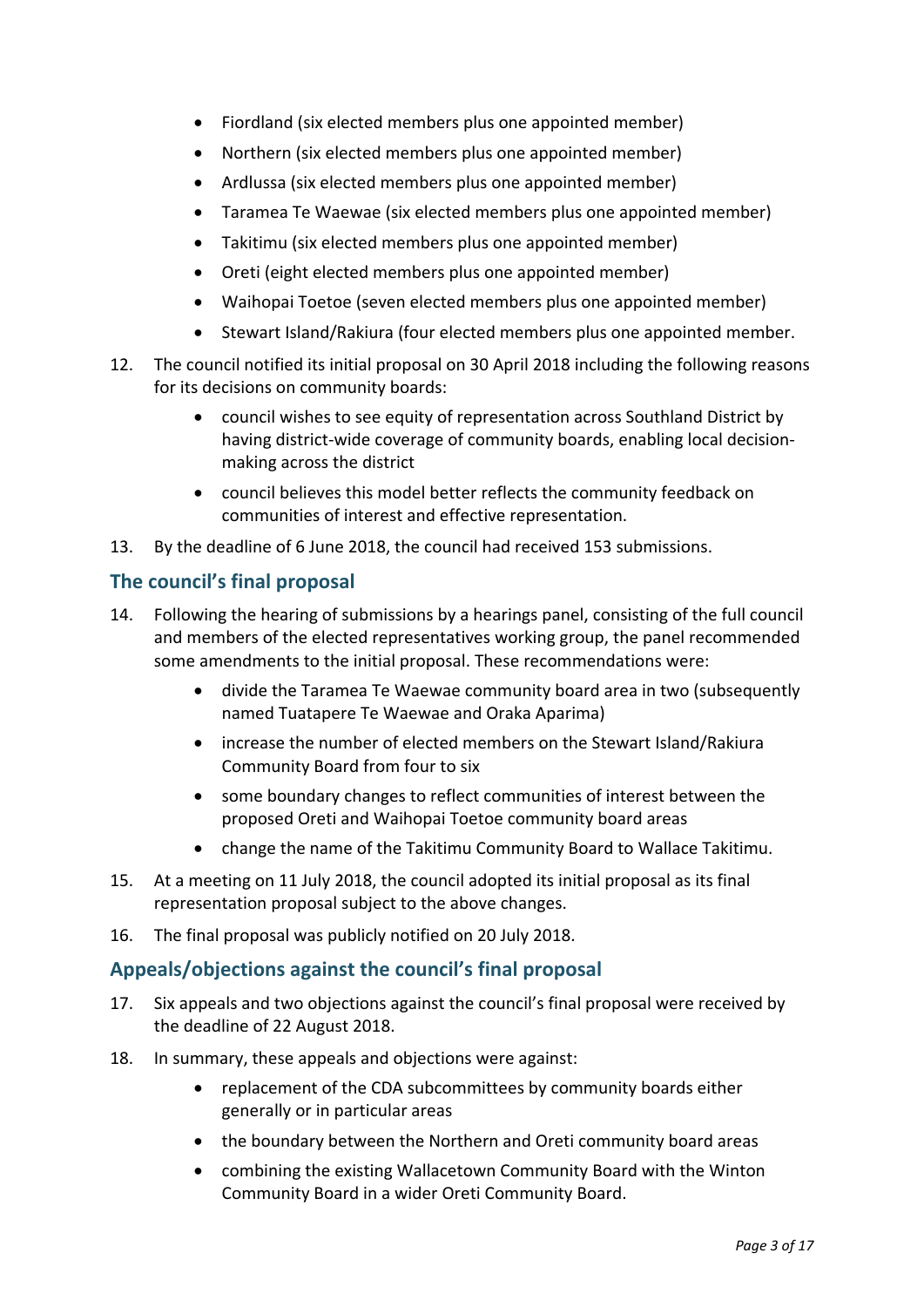# **Hearing**

- 19. The Commission met with the council and those appellants/objectors who wished to be heard at a hearing held in Invercargill on 5 December 2018.
- 20. The council was represented by Mayor Gary Tong, Councillor Julie Keast, Chief Executive Steve Ruru and Governance and Democracy Manager Clare Sullivan with each reading a prepared statement.
- 21. The appellants/objectors appearing at the hearing were:
	- Chris Henderson
	- Rob Scott
	- Alanna Barrett
	- Rae Wilson representing Wallacetown Community Board and supported by Mick Lester Chairman of the NZ Community Boards Executive Committee
	- Frank Shearing
	- Treena Symons

### **Matters raised in appeals/objections and at the hearing**

#### **Southland District Council**

- 22. Mayor Gary Tong provided an overview of Southland District and the context for the council's representation review. This included the separate but related community governance review process the aim of which was to modernise the council's approach to community governance and, in particular, to recognise the need to empower communities to do things for themselves rather than have an ongoing reliance on the council. This review arose in part from the community questioning the bureaucracy and length of time it takes for things to happen when they get caught up in the formality of council processes. At the same time other communities, outside of the present structures, can get on and make things happen. He said, as part of the process, the council had gone out to the community with a blank sheet to identify communities of interest and from this information the council had identified its initial proposal.
- 23. Council chief executive Steve Ruru introduced the guiding principles on which the representation review was based. He described the council's approach to community development as being community-led and this was a key pillar along with representative leadership. The broad strategic change the council was trying to achieve was about empowering and encouraging communities to contribute to their own futures outside of formal council structures. This is reflected in the principle of 'small council big community'. The council was also aiming to achieve representation equity by way of district-wide coverage of community boards thereby enabling democratic local decision-making by and on behalf of the district's communities.
- 24. Council Governance and Democracy Manager Clare Sullivan outlined the process the council had gone through from the informal pre-engagement phase through to the formal representation review final proposal. This included the changes made in the final proposal as a result of submissions.
- 25. Councillor Julie Keast provided comment on the way the council works with communities and community groups. This included examples of local community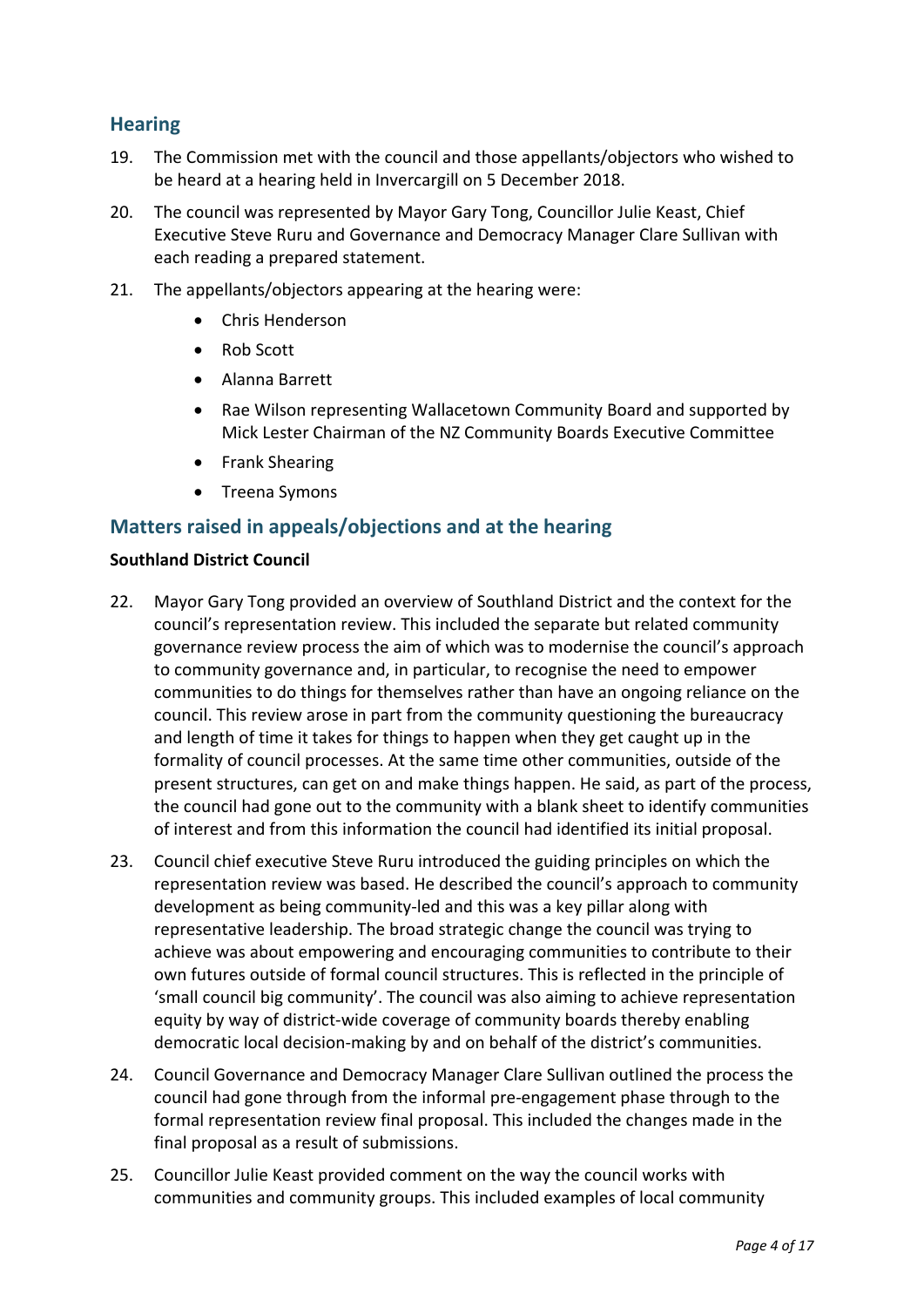initiatives carried out in areas where no council governance structures currently exist. She also outlined the history of the CDAs which were originally set up as rating areas providing services to local areas which are now provided on a district-wide basis. She said it was intended that community boards have a wider role under the new model working with and supporting the range of groups in their community.

#### **Appellants/objectors appearing at the hearing**

- 26. **Chris Henderson** described the proposal in relation to the CDAs as a pre-emptive strike effectively making them redundant. She said she had 40 years' experience with the Lumsden community, a small community which practised grassroots democracy but this was now being eroded by amalgamation of power and big vested interests. She said the CDAs needed more power and autonomy, without the need to keep referring issues back to the council which resulted in a lot of bureaucracy and frustration.
- 27. **Rob Scott** said the council's proposal does not reflect community needs and won't achieve what is intended. The council had reduced the effectiveness of CDAs including removing the right for them to make submissions. These issues needed to be sorted out. He said he was also speaking on behalf of other CDA chairpersons. He described the council's consultation as ineffective with poor quality information and only one option being put to the community. While change was required, the status quo was still better than the council's proposal.
- 28. **Alanna Barrett** said she was not currently on an elected body but was concerned about local groups and their relationships with the council, including CDAs not being able to make submissions on the representation review. She said the demographics of the district were misaligned and suggested the council office should be in Winton. She was also concerned about what she considered to be misuse of funds by the council including those relating to the former Ohai Railway Board.
- 29. Mick Lester, on behalf of **Wallacetown Community Board,** read a statement appealing against the amalgamation of that board with the Winton board. This was on the basis of a clear Wallacetown community of interest with very little, if any, connection with Winton. The Wallacetown board had been in existence since 1989 and the current board unanimously opposes the amalgamation. Given its size, Winton (population of 5,100 compared to 560 for Wallacetown) would dominate on any such combined board including issues raised. The board's appeal against the proposal was supported by a petition signed by 303 Wallacetown residents. Rae Wilson, a Wallacetown Community Board member also spoke in support of retaining the current board to make local decisions for local people on local issues.
- 30. **Frank Shearing** spoke against the amalgamation of the Wallacetown Community Board with Winton. He said he had had 20 years' experience on the Wallacetown board and had a good knowledge of this community which he described as having nothing in common with Winton. He also suggested that the rest of New Zealand was jealous about Southland's CDAs but that their performance was hindered now by health and safety and other regulations in terms of the activities they can be responsible for.
- 31. **Treena Symons**, a new member of the Wallacetown Community Board, described the council's proposal as resulting in unfair representation with the coverage of the proposed new community board being too large, and with small communities losing their identity as a result. She said ratepayers needed to feel that they are being heard and are being represented.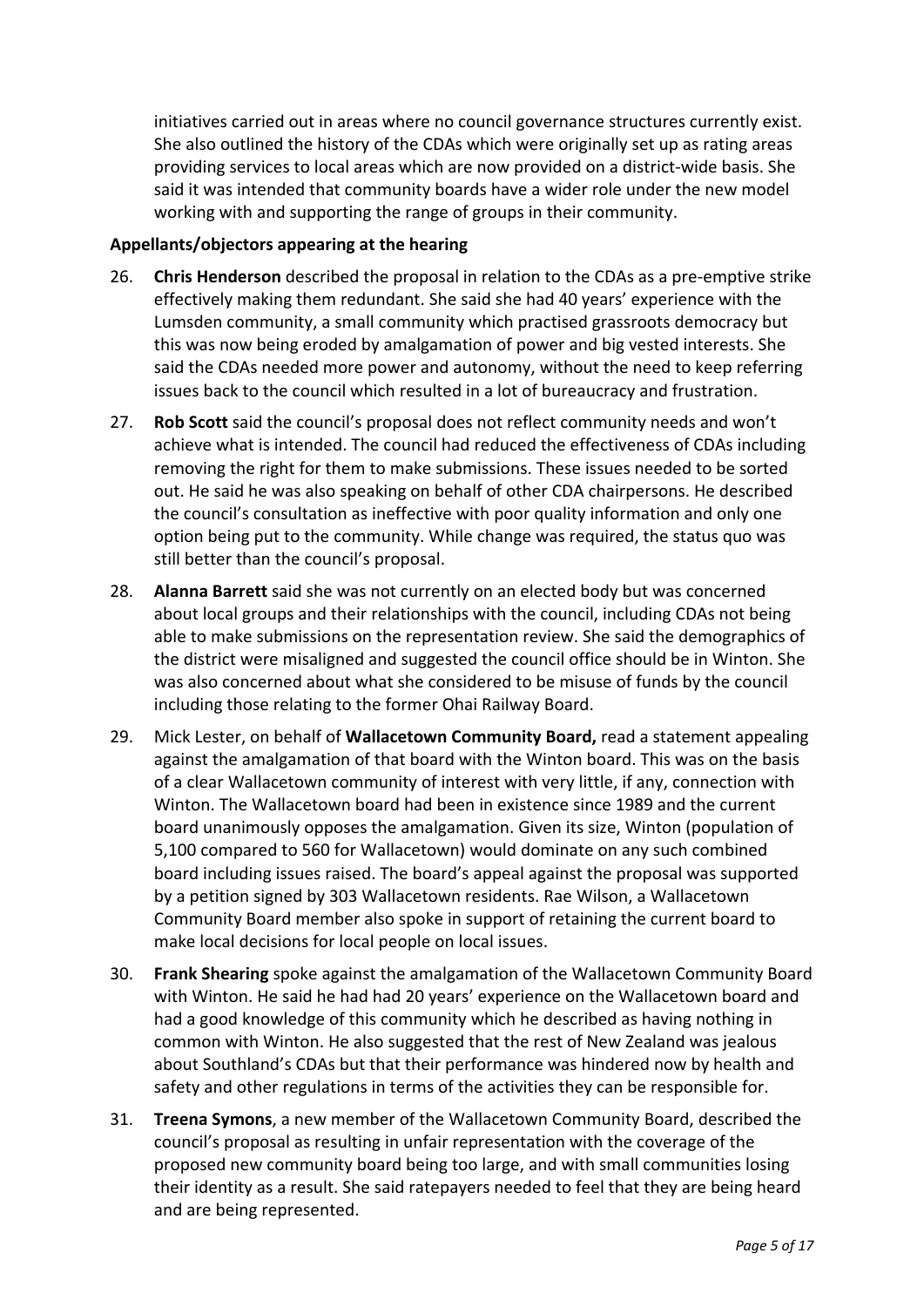# **Matters for determination by the Commission**

- 32. Section 19R of the Act makes it clear that the Commission, in addition to consideration of the appeals and objections against a council's final representation proposal, is required to determine, in the case of a territorial authority, all the matters set out in sections 19H and 19J which relate to the representation arrangements for territorial authorities. This interpretation was reinforced by a 2004 High Court decision which found that the Commission's role is not merely supervisory of a local authority's representation arrangements decision. The Commission is required to form its own view on all the matters which are in scope of the review.
- 33. Given this requirement, any concerns expressed by appellants/objectors relating to the council's review process are not matters that the Commission needs to address. We may, however, comment on a council's process if we believe it would be of assistance to the council in a future review.
- 34. The matters in scope of the review include:
	- whether the council is to be elected from wards, the district as a whole, or a mix of the two
	- the number of councillors
	- if there are to be wards, the area, boundaries and names of wards and the number of councillors to be elected from each ward
	- whether there are to be community boards
	- if there are to be community boards, the area, boundaries and names of their communities, and the membership arrangements for each board.

### **Key considerations**

- 35. Based on legislative requirements, the Commission's *Guidelines for local authorities undertaking representation reviews* identify the following three key factors when considering representation proposals:
	- communities of interest
	- effective representation of communities of interest
	- fair representation for electors.

### **Communities of interest**

- 36. The Guidelines identify three dimensions for recognising communities of interest:
	- *perceptual:* a sense of identity and belonging to a defined area or locality as a result of factors such as distinctive geographical features, local history, demographics, economic and social activities
	- *functional:* ability of the area to meet the needs of communities for services such as local schools, shopping areas, community and recreational facilities, employment, transport and communication links
	- *political:* ability to represent the interests of local communities which includes non-council structures such as for local iwi and hapū, residents and ratepayer associations and the range of special interest groups.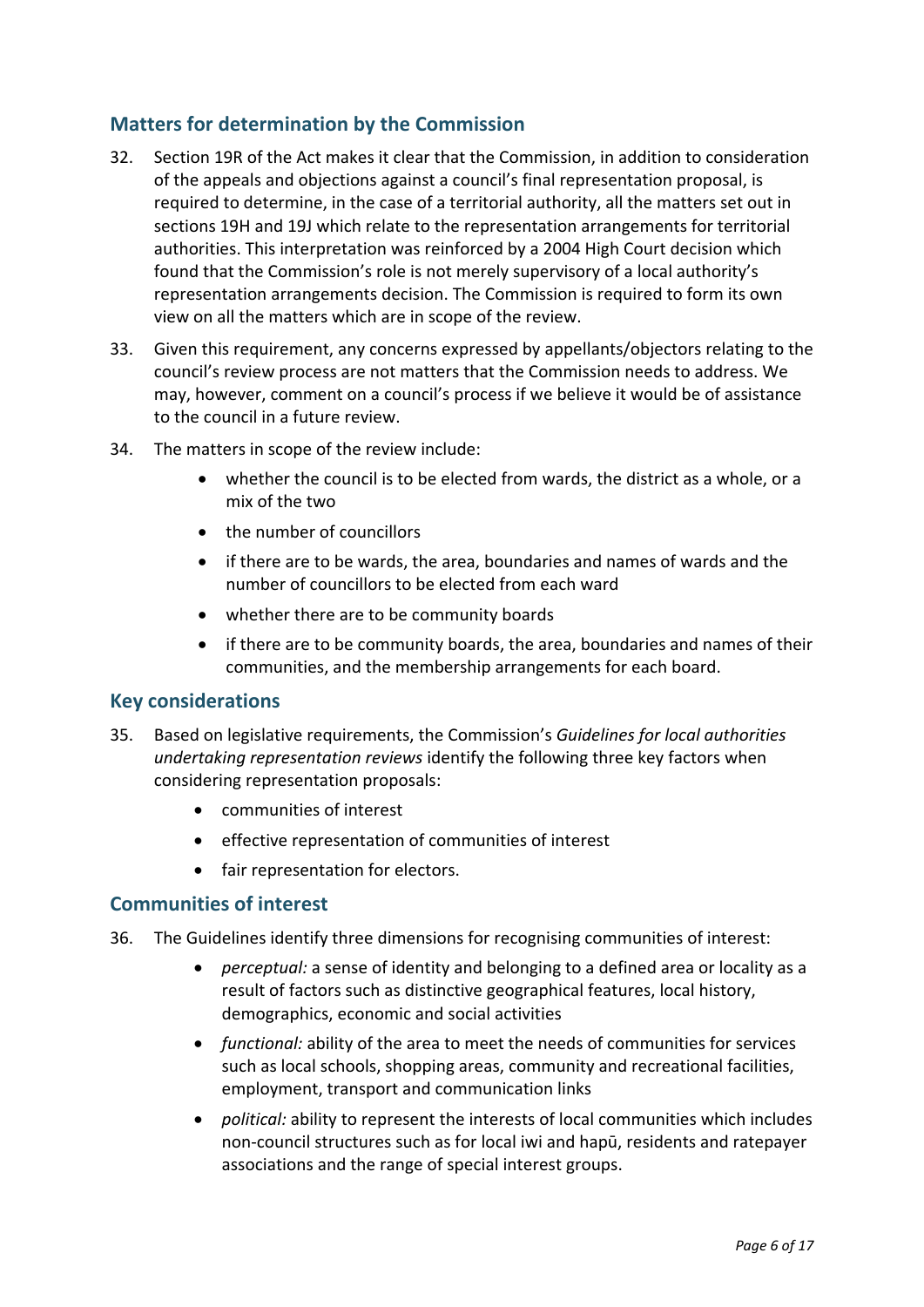- 37. We note that in many cases councils, communities and individuals tend to focus on the perceptual dimension of communities of interest. That is, they focus on what intuitively they 'feel' are existing communities of interest. While this is a legitimate view, more evidence may be required to back this up. It needs to be appreciated that the other dimensions, particularly the functional one, are important and that they can also reinforce the 'sense' of identity with an area. In other words, all three dimensions are important but should not be seen as independent of each other.
- 38. In addition to evidence demonstrating existing communities of interest, evidence also needs to be provided of *differences* between neighbouring communities i.e. that they may have "few commonalities". This could include the demographic characteristics of an area (e.g. age, ethnicity, deprivation profiles) and how these differ between areas, and evidence of how different communities rely on different services and facilities.
- 39. In the case of Southland, the district is the largest in New Zealand but with large areas uninhabited including the approximate half of the district comprising Department of Conservation estate. The main economic base is primary production and tourism. The population is scattered across the district centred on more than 30 small towns, villages and settlements. Te Anau and Winton, with populations just over 3,000, are the largest of these. Stewart Island/Rakiura is also within the district. The geography and settlement patterns of the district were reflected in the 12 wards which were established with the constitution of the district in 1989. While these could be seen to reflect the most local communities of interest, there are also commonalities between certain communities as reflected in the move to the current five wards introduced for the 2013 elections. Particular areas of the district can also be seen to have a community of interest with Invercargill City a separate neighbouring territorial authority.

# **Effective representation of communities of interest**

- 40. Section 19T of the Act requires the Commission to ensure that:
	- the election of members of the council, in one of the ways specified in section 19H (i.e. at large, wards, or a mix of both) will provide effective representation of communities of interest within the city
	- ward boundaries coincide with the boundaries of the current statistical meshblock areas determined by Statistics New Zealand and used for parliamentary electoral purposes
	- so far as is practicable, ward boundaries coincide with community boundaries (where they exist).
- 41. 'Effective representation' is not defined in the Act, but the Commission sees this as requiring consideration of factors including the appropriate total number of elected members and the appropriate basis of election of members for the district concerned (at large, wards, or a mix of both).
- 42. Southland District has been divided into wards since its constitution in 1989 and we see this as appropriate given the size and geography of the district. While there was some support for at large or a mixed system of representation during the review process, we note there was majority support for retention of the ward system from the community.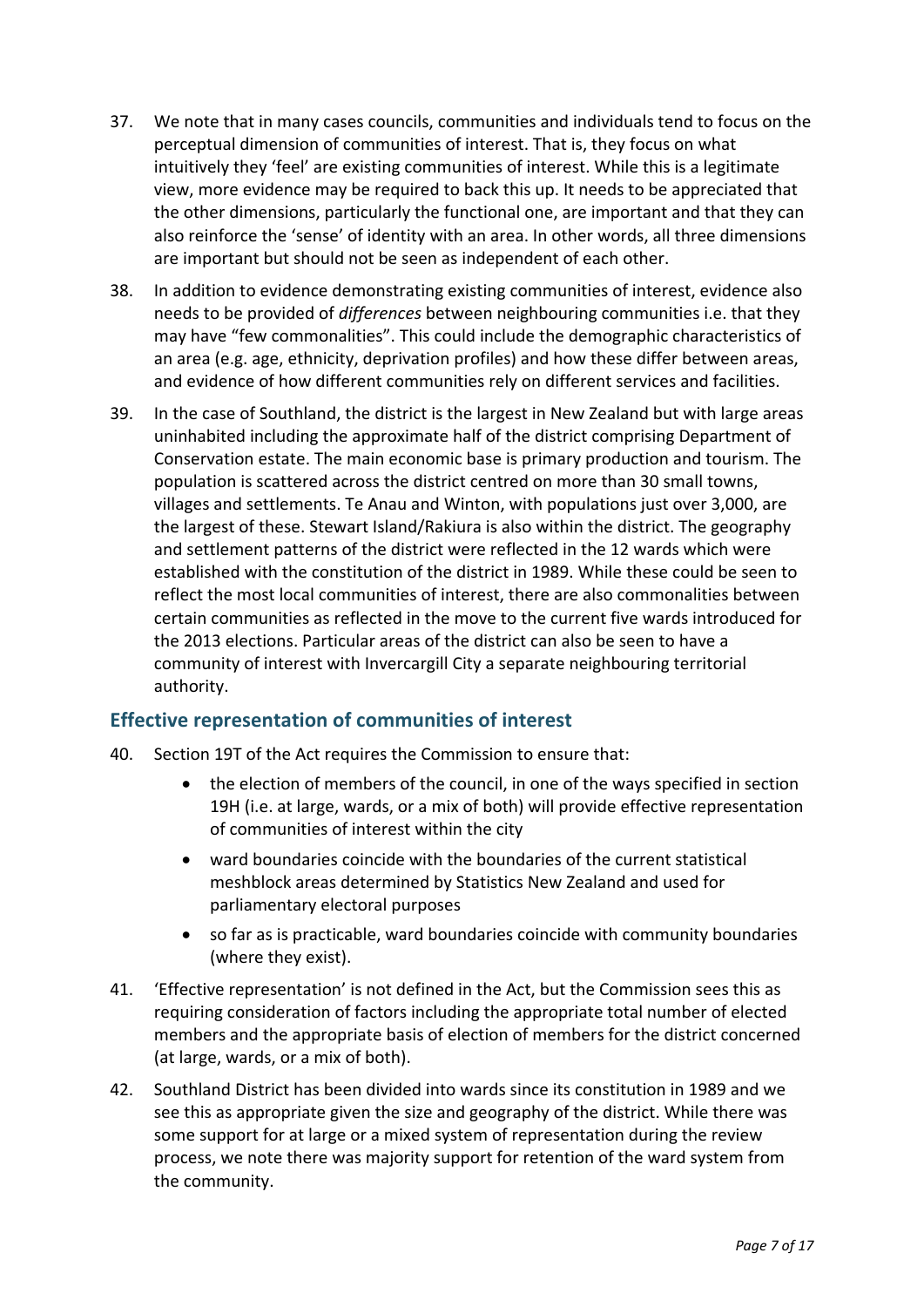- 43. While not a prescribed statutory requirement, the Guidelines suggest that local authorities consider the total number of members, or a range in the number of members, necessary to provide effective representation for the district as a whole. In other words, the total number of members should not be arrived at solely as the product of the number of members per ward, if there are to be wards.
- 44. Section 19A of the Act provides that a territorial authority shall consist of between 5 and 29 elected members (excluding the mayor), i.e. councillors. The council has comprised a mayor and 12 councillors since the 1995 local authority elections. This number of councillors is therefore well established and appears to be largely supported by the community. It is also within a range that is appropriate for the population of the district compared to other districts in the country.
- 45. The Commission's Guidelines note the following factors need to be considered when determining effective representation:
	- avoiding arrangements that may create barriers to participation, such as at elections by not recognising residents' familiarity and identity with an area
	- not splitting recognised communities of interest between electoral subdivisions
	- not grouping together two or more communities of interest that share few commonalities of interest
	- accessibility, size and configuration of an area including access to elected members and vice versa.
- 46. The current five wards, replacing the previous 12 wards, were established as a result of the 2013 representation review. These appear generally to be well accepted by the community as providing effective representation for the communities of interest making up the district. There were submissions, however, on some particular ward boundaries in response to the council's initial proposal and the council responded to these (discussed below). There are no appeals or objections in relation to the wards.

# **Fair representation for electors**

- 47. For the purposes of fair representation for the electors of a district, section 19V(1) of the Act requires that the population of each ward divided by the number of members to be elected by that ward must produce a figure no more than 10 per cent greater or smaller than the population of the district divided by the total number of members (the '+/-10% rule').
- 48. However, section 19V(3)(a) permits non-compliance with the '+/-10% rule' for territorial authorities in some circumstances. Those circumstances are:
	- non-compliance is required for effective representation of communities of interest within island or isolated communities
	- compliance would limit effective representation of communities of interest by dividing a community of interest
	- compliance would limit effective representation of communities of interest by uniting two or more communities of interest with few commonalities.
- 49. We note, with the exception of the Stewart Island/Rakiura Ward, the wards in the council's final proposal do comply with the '+/-10% rule'.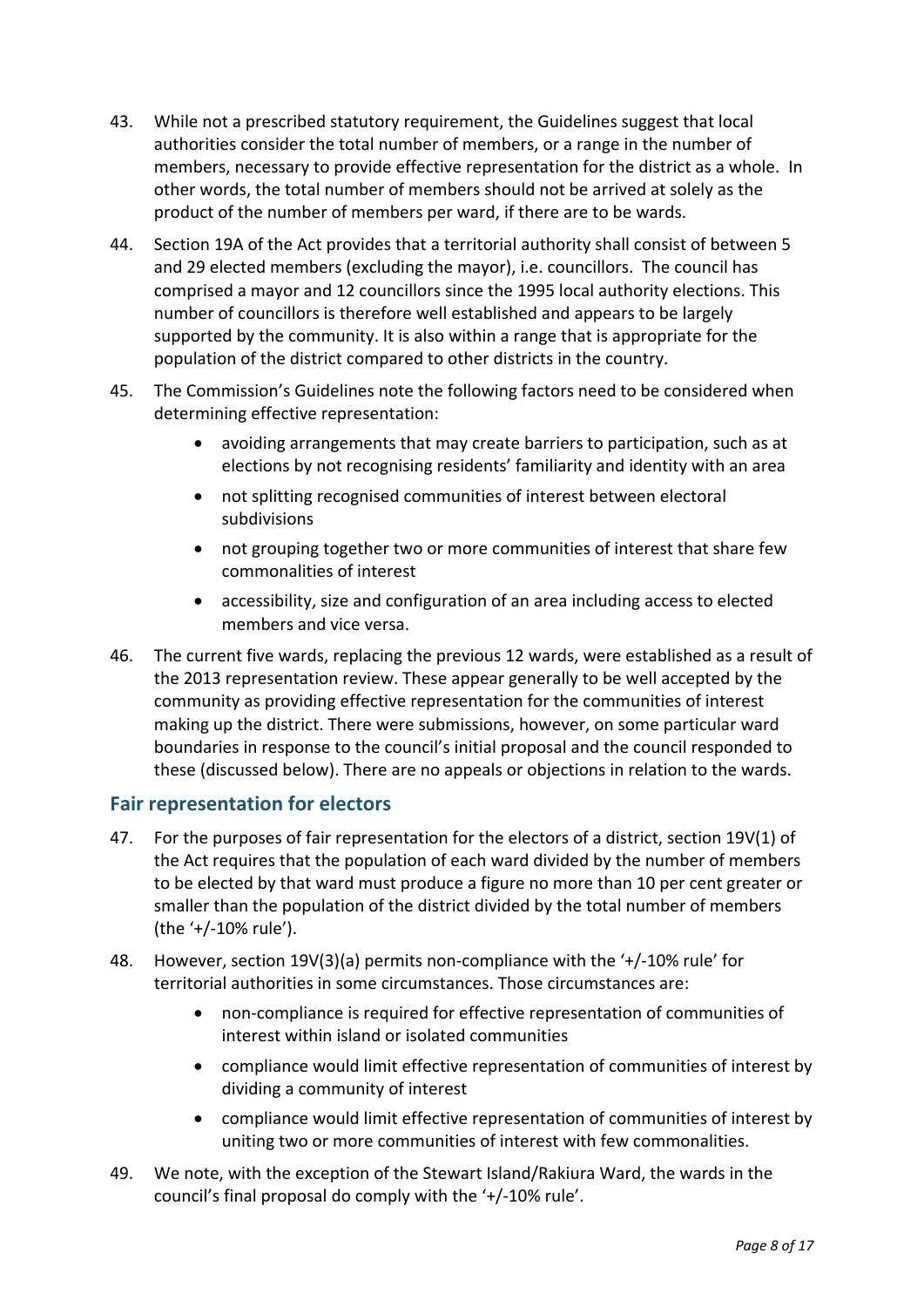- 50. The Stewart Island/Rakiura Ward does not comply with the '+/-10% rule' being 84.45% based on 2013 census statistics. The retention of this ward was endorsed by the Commission in its 2012 determination and again is proposed by the council in the current review. As an island community, we believe this is appropriate to ensure effective representation of this distinctive community of interest. We also note the significant level of support for retention of this ward across the district.
- 51. We note the wording of section 19V(3)(a) provides that if it is agreed one ward not comply with the '+/-10% rule', then wards (generally) may be defined and membership distributed between them in a way that does not comply with the rule. We see this as reflecting the likely need for there to be some compensation for the either over- or under-representation in the non-complying ward. However, we consider the principle of fair and effective representation still generally applies.
- 52. Currently the Winton Wallacetown Ward does not comply with the '+/-10% rule'. As a result, the council made a number of alterations to this ward's boundaries to ensure compliance is achieved. In the council's initial proposal, these adjustments involved exclusion of an area around Dipton, Dipton West and Benmore, (proposed to become part of the Mararoa Waimea Ward) and some other small alterations to the boundaries with the Waimea Aparima and Waihopai Toetoe wards.
- 53. While we commend the council for its endeavours to achieve compliance, we consider the proposed alterations need to be carefully considered so as to ensure not only compliance with fair representation requirements, i.e. the '+/-10% rule', but also achievement of effective representation of communities of interest. In particular, will the final proposal result either in dividing communities of interest between electoral subdivisions and/or the grouping of communities with few commonalities?
- 54. In making the proposed adjustments to the Winton Wallacetown Ward boundaries, the council conceded these did negatively impact on communities of interest with, for example, the community of interest of the Dipton area being to the south with Winton Wallacetown. It considered this could be addressed by the proposed community board boundaries in the area as good reflections of the communities of interest.
- 55. In addition to the council acknowledging that community board arrangements in this area better reflect communities of interest, two submissions were received on the council's initial proposal requesting that the Dipton area remain in the Winton Wallacetown Ward.
- 56. We note further that section 19T(1)(c) provides that, so far as is practicable, ward boundaries should coincide with community boundaries. We see this as desirable to assist public understanding of electoral arrangements and to not create barriers to participation such as at elections by not recognising residents' familiarity and identity with an area. We believe this provides support for retention of the existing Winton Wallacetown Ward boundaries in the Dipton area and for these to also coincide with community boundaries, so as to better reflect communities of interest.
- 57. The exceptions to the fair representation requirement, so as to avoid splitting communities of interest or unifying communities of interest lacking commonalities, were included in the Act after the council's last representation review in 2013. To our mind they increase the importance of communities of interest in the representation review process and are justifiably applied in this case. Accordingly, we determine that the existing ward boundaries in the Dipton area remain as currently defined.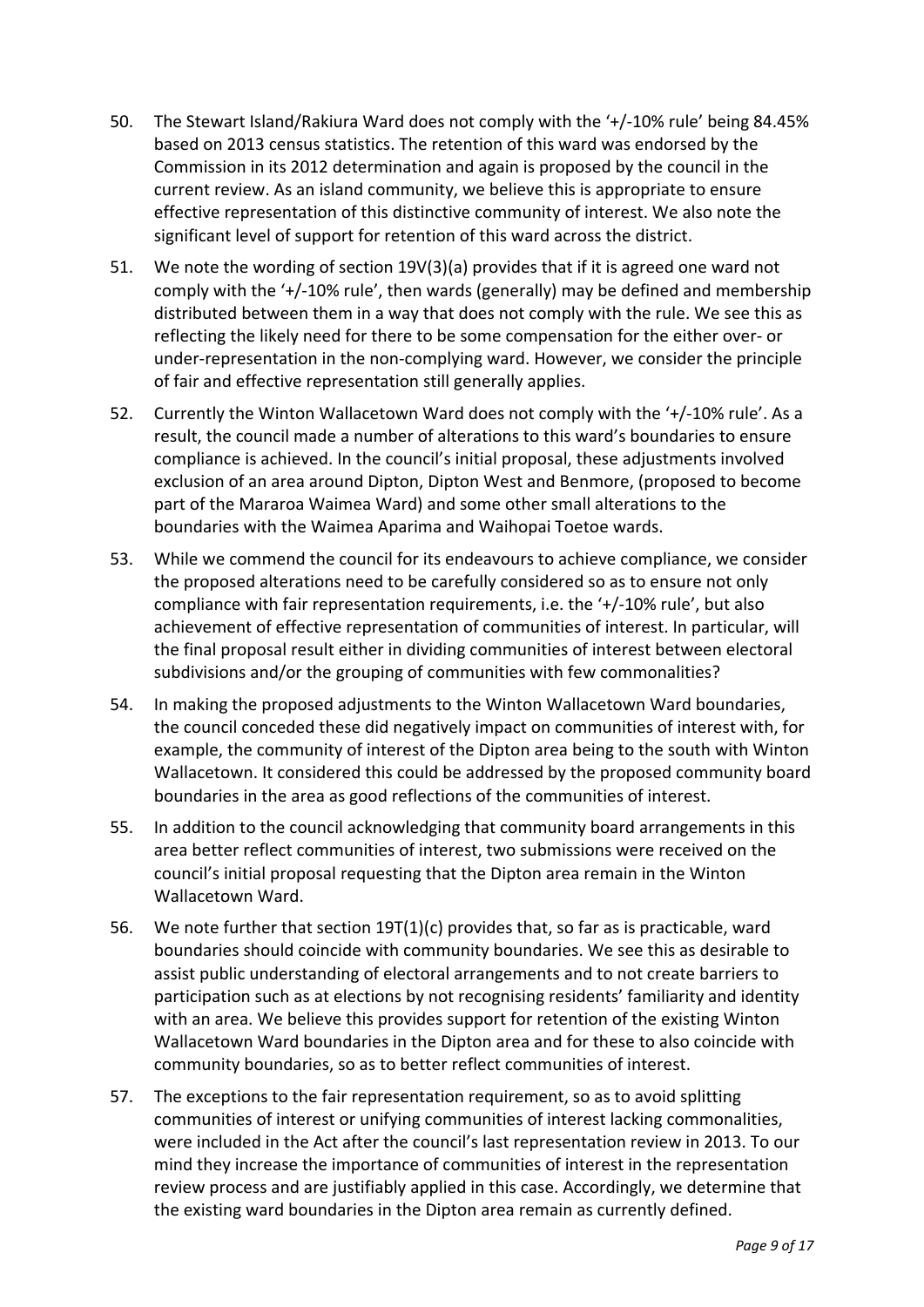- 58. We understand that the proposed small boundary alteration with the Waimea Aparima Ward was also designed to assist achievement with the '+/-10% rule' rather than to better reflect communities of interest. Accordingly, we also determine that this boundary alteration should not proceed.
- 59. The proposed small boundary alteration between the Winton Wallacetown and Waihopai Toetoe wards is encompassed by other suggested boundary alterations arising out of submissions on the council's initial proposal which we address next.
- 60. The council received submissions on its initial proposal suggesting that certain areas including Te Tipua, Mabel Bush, Roslyn Bush, Rakahouka and Grove Bush move from the Winton Wallacetown Ward to the Waihopai Toetoe Ward.<sup>[1](#page-9-0)</sup> The suggested change was based on communities of interest considerations reflected in the use of schools, kindergartens, sports grounds and local halls.
- 61. The council decided not to adopt the suggested boundary changes between the two wards as they were seen to result in quite significant non-compliance with the '+/-10% rule' (approximately +24%) for the Waihopai Toetoe Ward. However, the council did adopt the suggested changes in respect of community board boundaries in this area accepting resident views in respect of communities of interest.
- 62. In adopting these changes, the council's hearings panel considered the proposed altered community board boundary for this area was appropriate "as that is where local community decisions will be made and the board will be able to reflect the interests of the people in that community at a local level". We see this as accurately reflecting the community of interest in the area and, as we have argued in relation to the Dipton area, we believe the ward boundary should also coincide with the community boundary for the area in accordance with section 19T(1)(c) of the Act. We believe this will achieve effective representation of communities of interest and, despite it not complying with the '+/-10% rule', we determine accordingly.
- 63. One of the appeals sought a small alteration to the boundary between the Oreti and Northern community board areas (involving two meshblocks<sup>[2](#page-9-1)</sup>) to ensure the Josephville area was completely within the Northern community. The council advised us that it supported this adjustment. Given the two community board areas are in different wards (Winton Wallacetown and Mararoa Waimea), again we believe, in accordance with sections 19T(1)(c), the ward boundary should also be altered to reflect this change and we determine accordingly.
- 64. Given the above changes and the result that Winton Wallacetown Ward will now coincide with the area of the proposed Oreti community (addressed in the next section), we believe it would be appropriate to rename the Winton Wallacetown Ward the Oreti Ward and we determine accordingly.
- 65. Subject to the above changes to the area of the Winton Wallacetown Ward (now the Oreti Ward), to better balance fair and effective representation requirements, we uphold the decision of the council in respect of ward boundaries for Southland District. In summary, this will result in the following ward arrangements.

<span id="page-9-0"></span><sup>&</sup>lt;sup>1</sup> The meshblocks concerned for the Te Tipua area are: 3087302, 3087400 and 3087600 (population: 99); and for the remaining areas: 3089000,3089100, 3089200, 3089300, 3089400, 3092000, 3092100, 3092200, 3092300, 3092401 and 3091201 (population: 609).

<span id="page-9-1"></span> $2$  The two meshblocks are 3045001 and 3046001 (population: 18).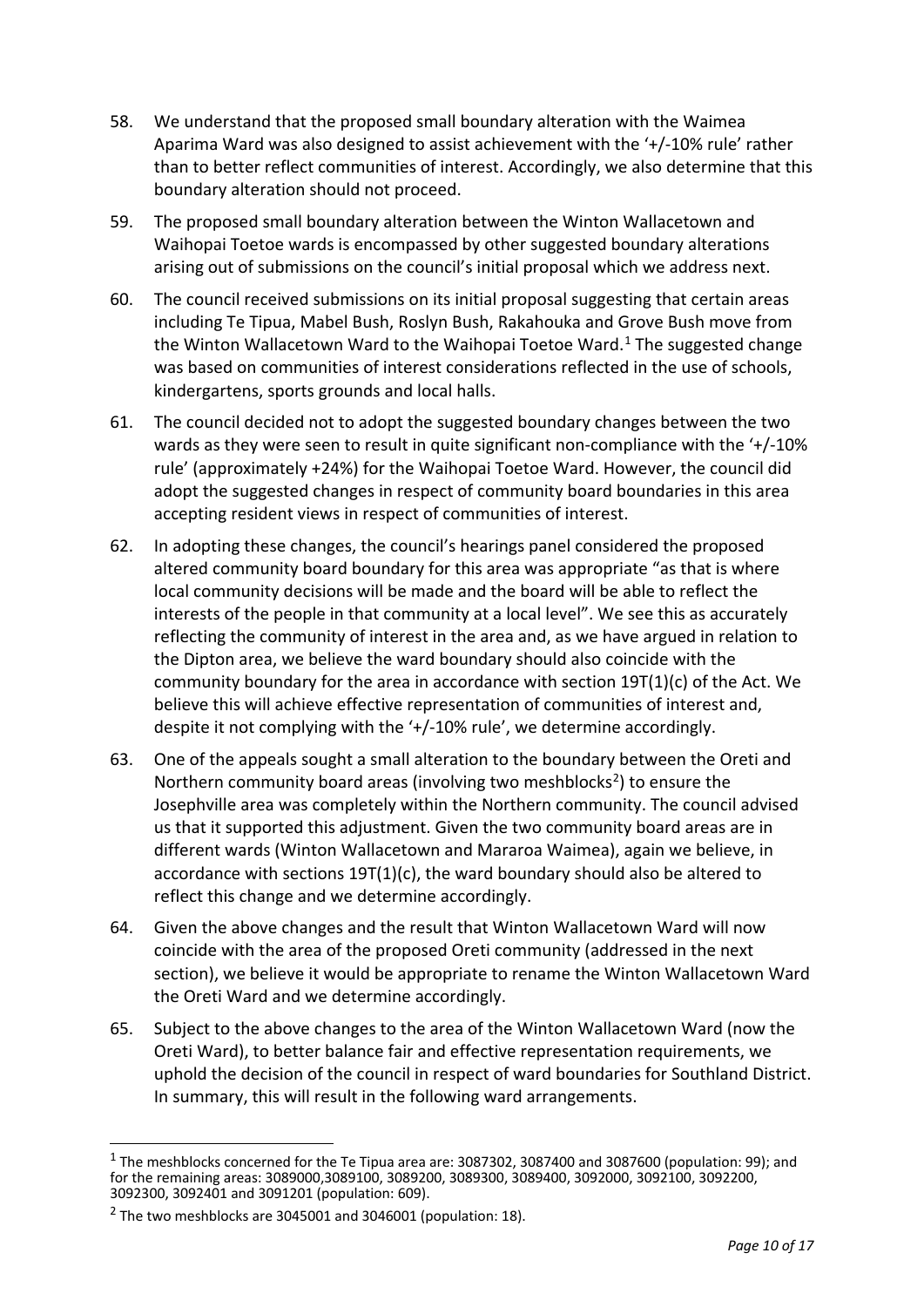| <b>Wards</b>           | Population* | <b>Number of</b><br><b>councillors</b><br>per ward | <b>Population</b><br>per<br>councillor | <b>Deviation from</b><br>district average<br>population per<br>councillor | % deviation from<br>district average<br>population per<br>councillor |
|------------------------|-------------|----------------------------------------------------|----------------------------------------|---------------------------------------------------------------------------|----------------------------------------------------------------------|
| Mararoa Waimea         | 7,215       | 3                                                  | 2,405                                  | -65                                                                       | $-2.63$                                                              |
| Waiau Aparima          | 7,767       | 3                                                  | 2,589                                  | $+119$                                                                    | $+4.82$                                                              |
| Oreti                  | 8.166       | 3                                                  | 2,722                                  | $+252$                                                                    | $+10.20$                                                             |
| Waihopai Toetoe        | 6,105       | 2                                                  | 3,053                                  | +583                                                                      | $+23.58$                                                             |
| Stewart Island/Rakiura | 384         | 1                                                  | 384                                    | $-2,086$                                                                  | $-84.45$                                                             |
| <b>Total</b>           | 29,637      | 12                                                 | 2,470                                  |                                                                           |                                                                      |

\* Based on 2013 census statistics

### **Communities and community boards**

- 66. Section 19J of the Act requires every territorial authority, as part of its review of representation arrangements, to determine whether there should be community boards in the district and, if so, the nature of those communities and the structure of the community boards. The territorial authority must make this determination in light of the principle in section 4 of the Act relating to fair and effective representation for individuals and communities.
- 67. The particular matters the territorial authority, and where appropriate the Commission, must determine include the number of boards to be constituted, their names and boundaries, the number of elected and appointed members, and whether the boards are to be subdivided for electoral purposes. Section 19W also requires regard to be given to such of the criteria as apply to reorganisation proposals under the Local Government Act 2002 as is considered appropriate. The Commission sees two of these criteria as particularly relevant for the consideration of proposals relating to community boards as part of a representation review:
	- Will a community board have an area that is appropriate for the efficient and effective performance of its role?
	- Will the community contain a sufficiently distinct community of interest or sufficiently distinct communities of interest?
- 68. There have been communities and community boards in Southland District since its constitution in 1989. Initially there were six community boards covering six of the twelve wards, with a further six boards for other designated communities within the district. In addition to community boards, the district has also had a structure of CDAs for particular communities in the district with there being at times up to 19 CDAs.
- 69. CDAs were established as subcommittees of the council and as such have the role and powers determined by the council, are subject to the direction of the council in all matters and can be disestablished by the council at any time. It is not clear to us whether the continued existence of the CDAs was in fact regularly reviewed by the council at each triennium, which the council is entitled to do, but in any event the CDAs have remained in place for many years. As such they are a very familiar structure to residents of the district and as one appellant suggested, something over which residents of other districts are jealous.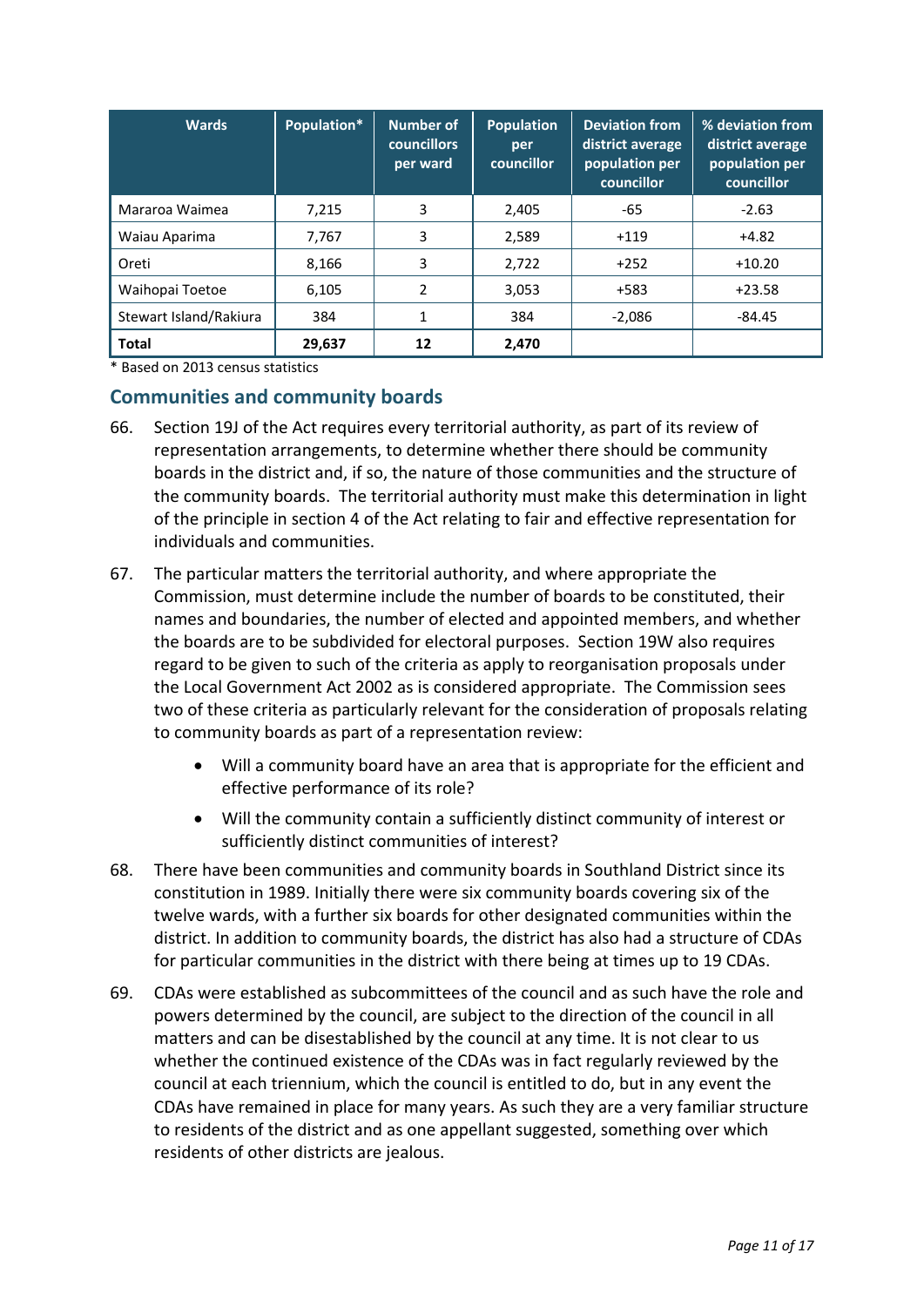- 70. We note that the continued existence of CDAs is not a matter for us to determine as they do not fall within the scope of a representation review under the Act. Rather, the matter is one for the council of the day to resolve.
- 71. Having said this, we note the current council has been very clear throughout the review process it wishes to see community boards covering the district. In light of this, the continued existence of the CDAs and, more particularly, their role vis-à-vis community boards has understandably been seen by some as in question. We note simply that if community boards are to cover the district that, given the size of the district and the relatively few number of boards proposed i.e. nine, there could still be scope for additional local community structures in parts of the district representing particular communities. These structures could work with and complement the role of the proposed community boards.
- 72. In respect of those appellants and objectors expressing concern about what is seen as the imminent demise of the CDAs, we suggest they continue to engage with the council and, where they presently exist, community board in their area, on the best arrangements for that area. This may include for the larger community board areas, the need/retention of more localised structures for community representation and advocacy in the interests of the communities concerned. We believe such structures will actually have more flexibility to work in the interests of their communities than the current CDAs as subcommittees of the council.
- 73. Apart from those relating to CDAs, the appeals and objections relate to two aspects of the community board proposals:
	- the proposed combining of the current Wallacetown Community Board with the Winton Community Board as part of a wider Oreti Community Board
	- the boundary between the Northern and Oreti community boards.
- 74. One appeal and two objections relate to the proposed combining of the Wallacetown and Winton community boards. These are based on the well-established nature of the Wallacetown board; the perceived lack of community of interest between Wallacetown and Winton; concern about effective representation for Wallacetown given its size in relation to Winton; and the level of support for retention of the board from the Wallacetown community.
- 75. We understand the concerns expressed by the appellants/objectors given the wellestablished nature of the board and the support for its continued existence from the Wallacetown community.
- 76. We note the perceived lack of community of interest between Wallacetown and Winton expressed by appellants/objectors. However, we also note that the two areas were combined in the Winton Wallacetown Ward in 2013, suggesting at least a degree of commonality of interest, and that there are no appeals/objections on this aspect of the council's proposal.
- 77. Some of the appellants/objectors commented they are far more likely to travel to Invercargill than Winton for services. We observe the city is a separate territorial authority and to that extent, consideration of any associated community of interest between Wallacetown and Invercargill is beyond the scope of a representation review.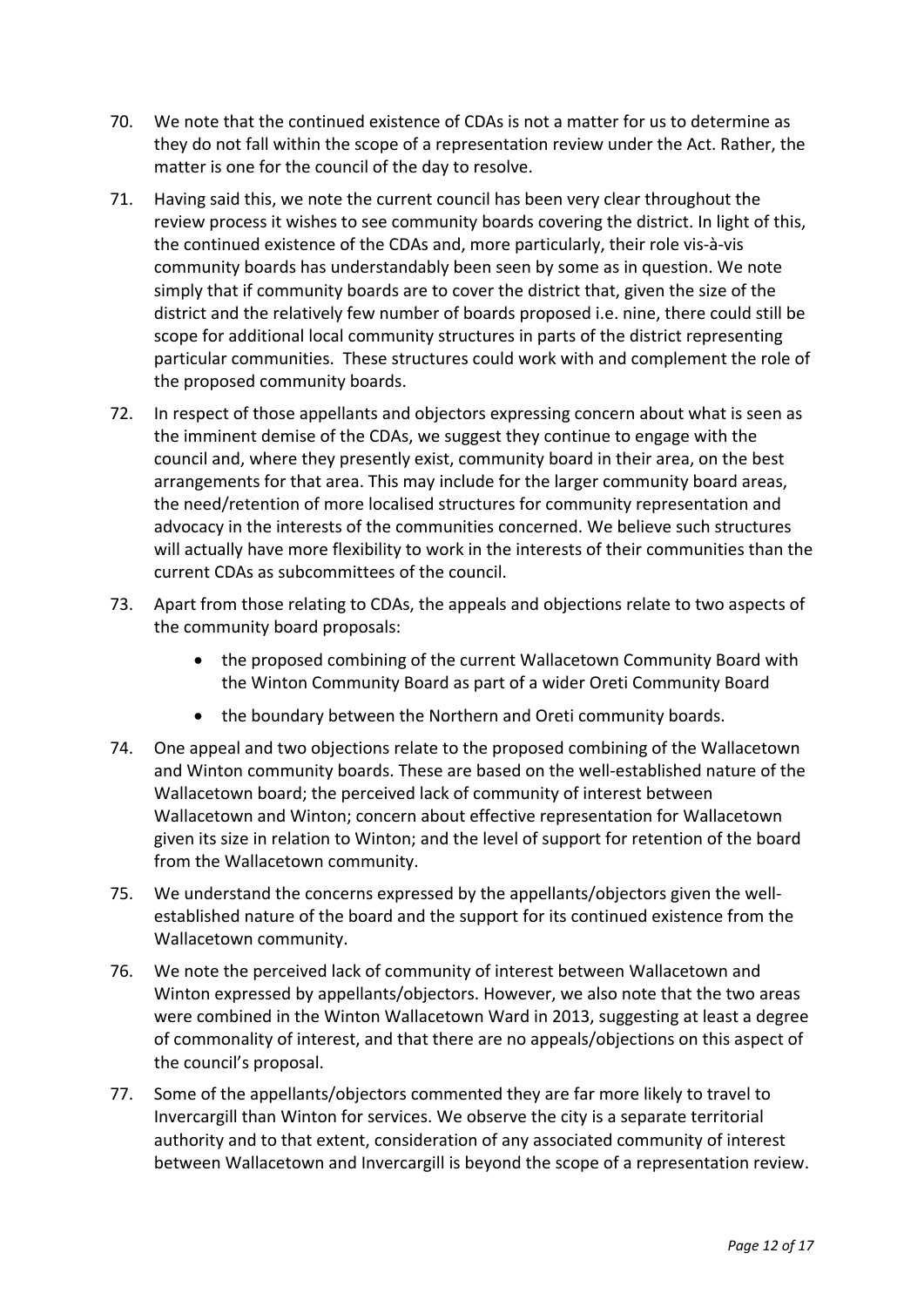- 78. To us, the issue comes down to the council's overall goal in respect of district-wide coverage of community boards; what is then equitable community board representation across the district; and, related to these matters, what is a practical number of boards with which the council can establish efficient and effective working relationships. In this regard, the council representatives made it clear to us that if the Wallacetown Community Board was to be retained this would raise questions about the retention/establishment of further boards in the district. In relation to this point, we note the number of proposed community boards with areas larger than the proposed Oreti board encompassing both the Wallacetown and Winton areas.
- 79. As part of the goal to achieve district-wide coverage by community boards, the council made it clear it wishes to establish boards for areas extending beyond the towns and villages covered by a number of boards at present. Accordingly, we did consider the option of retaining the Wallacetown Community Board but extending its boundaries. However, we were not provided with evidence to suggest such a board covering a wider area would have a community of interest that is sufficiently distinct to warrant the establishment of another board additional to that proposed by the council.
- 80. Having weighed the above factors along with the matters raised by the appellants/ objectors, we have decided to uphold the council's proposal for nine community boards across the district, generally with the membership as proposed by the council.
- 81. We do understand concerns about the relative sizes of Wallacetown and Winton and related issues about ensuring an effective voice on the proposed Oreti Community Board. As a result, we sought the advice of the council on possible electoral subdivisions for this board area.
- 82. We note the council's proposal is for eight elected members for the Oreti Community Board. However, given community board subdivisions are subject to the '+/-10% rule', we believe an appropriate balance of both fair and effective representation requirements, is for a total of seven elected members elected from three subdivisions, suggested by the council, as set out in the following table. $3$

| <b>Subdivisions</b> | Population* | Number of<br>members<br>per<br>subdivision | <b>Population</b><br>per member | <b>Deviation from</b><br>community<br>average<br>population per<br>member | % deviation from<br>community<br>average<br>population per<br>member |
|---------------------|-------------|--------------------------------------------|---------------------------------|---------------------------------------------------------------------------|----------------------------------------------------------------------|
| Hokonui             | 1,071       | $\mathbf{1}$                               | 1,071                           | $-96$                                                                     | $-8.23$                                                              |
| Midlands            | 4.917       | 4                                          | 1,229                           | $+62$                                                                     | $+5.31$                                                              |
| Makarewa            | 2,178       | 2                                          | 1,089                           | $-78$                                                                     | $-6.68$                                                              |
| <b>Total</b>        | 8,166       |                                            | 1,167                           |                                                                           |                                                                      |

\* Based on 2013 census statistics

83. Similar concerns about an effective voice for small communities in the area of the proposed Northern Community Board, such as Mossburn and Lumsden which currently have CDAs, were also raised by several appellants. Given the size of this proposed board area, its geography and the existence of CDAs at present in the area, we also sought advice from the council on possible subdivisions for this board area.

<span id="page-12-0"></span><sup>&</sup>lt;sup>3</sup> The Hokonui subdivision is the northern and eastern area of the community including Dipton, the Midlands subdivision includes Winton and the Makarewa subdivision in the south includes Wallacewtown.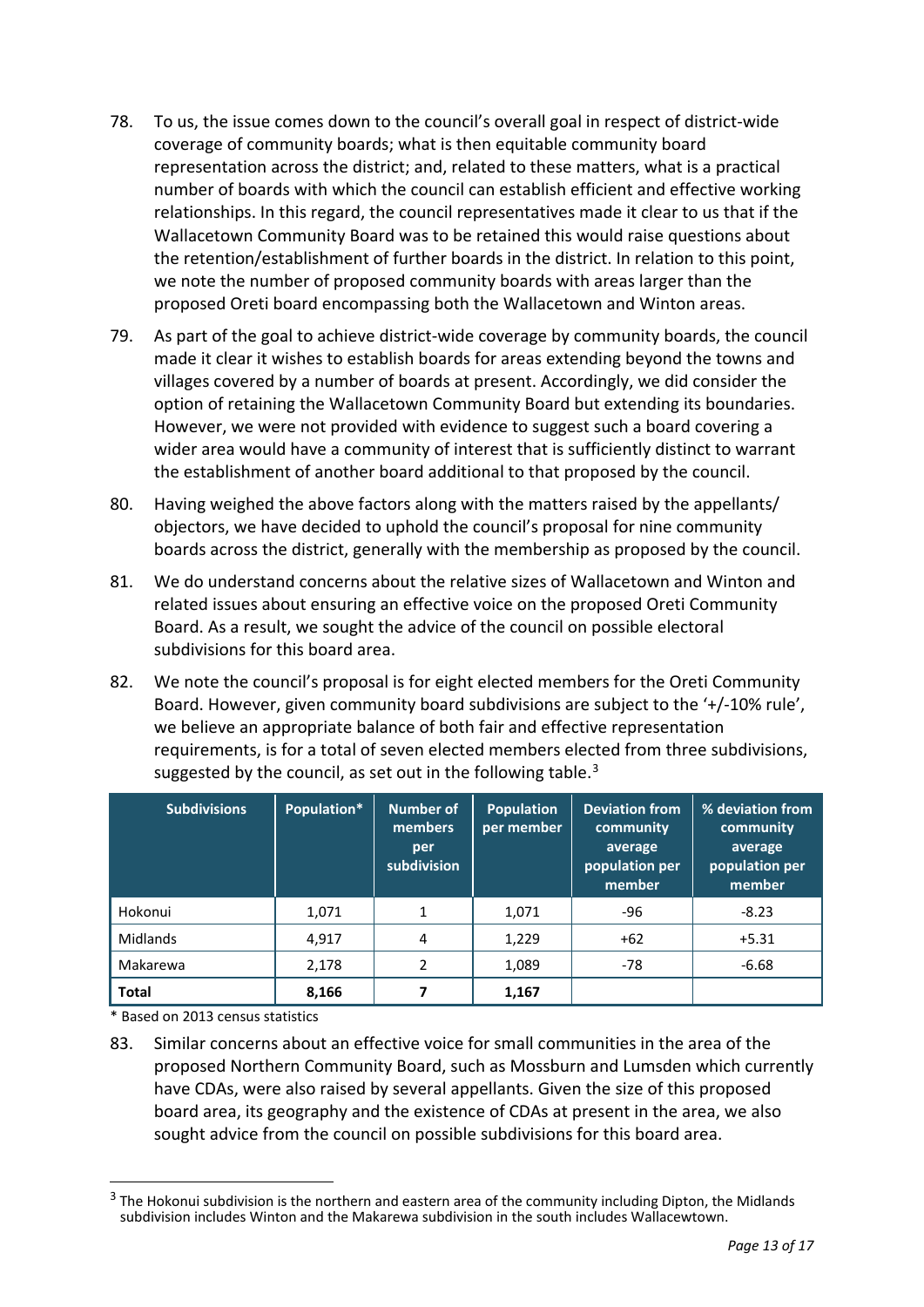84. In light of the advice we received, we believe it would be appropriate to establish three subdivisions for this board area. We note the council's proposal for the Northern Community Board to comprise six elected members, in line with similar sized boards in the district. Accordingly, we believe a board comprising six elected members elected from three subdivisions, suggested by the council, and set out in the following table would be appropriate.<sup>[4](#page-13-0)</sup> We note these arrangements do not comply with the  $'+$ /-10% rule', but consider they provide an appropriate balance between both fair and effective representation requirements.

| <b>Subdivisions</b> | Population* | Number of<br>members<br>per<br>subdivision | <b>Population</b><br>per member | <b>Deviation from</b><br>community<br>average<br>population per<br>member | % deviation from<br>community<br>average<br>population per<br>member |
|---------------------|-------------|--------------------------------------------|---------------------------------|---------------------------------------------------------------------------|----------------------------------------------------------------------|
| Parawa-Fairlight    | 216         | 1                                          | 216                             | $-74$                                                                     | $-25.52$                                                             |
| West Dome           | 723         | 2                                          | 362                             | $+72$                                                                     | $+24.83$                                                             |
| Mid Dome            | 855         | 3                                          | 285                             | -5                                                                        | $-1.7$                                                               |
| <b>Total</b>        | 1,794       | 6                                          | 290                             |                                                                           |                                                                      |

\* Based on 2013 census statistics

- 85. Finally, as noted above, one of the appeals raised the matter of the boundary between the Oreti and Northern community boards in the Josephville area. The council supported the suggested boundary alteration to better recognise the community of interest of the area lies with the Northern community rather than the Oreti community. We determine that this community board boundary alteration be made.
- 86. In light of all our decisions, the nine community boards will coincide with the five wards, in accordance with section 19T(1)(c), as follows:
	- Maraora Waimea Ward: Fiordland, Northern and Ardlussa community boards
	- Waiau Aparima Ward: Tuatapere-Te Waewae, Wallace-Takitimu and Oraka-Aparima community boards
	- Oreti Ward: Oreti Community Board
	- Waihopai Toetoe Ward: Waihopai-Toetoe Community Board
	- Stewart Island/Rakiura Ward: Stewart Island/Rakiura Community Board.
- 87. With the exception of the Oreti Community Board, the boards will have the membership as proposed by the council including appointed members.

### **Commission's determination**

- 88. Under section 19R of the Local Electoral Act 2001, the Commission determines that for the general election of the Southland District Council to be held on 12 October 2019, the following representation arrangements will apply:
	- a) Southland District, as delineated on Plan LG-073-2019-W-1 deposited with the Local Government Commission, will be divided into five wards.

<span id="page-13-0"></span> $^4$  The Parawa-Fairlight subdivision is the north-eastern area of the community including Garston and Athol, the West Dome subdivision is the western area including Mossburn and the Mid Dome subdivision is the eastern area including Lumsden.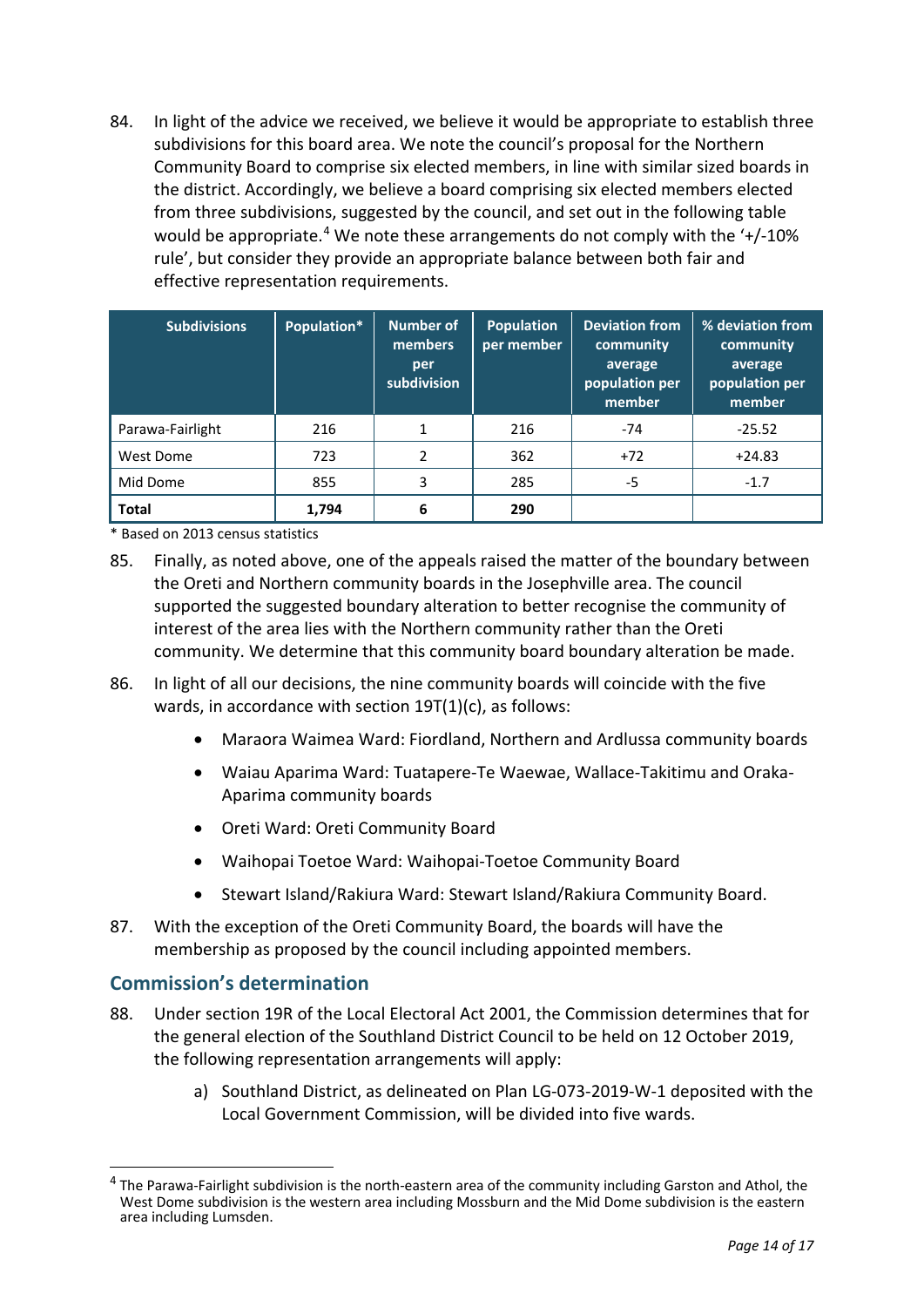- b) Those five wards will be:
	- i. Mararoa Waimea Ward, comprising the area delineated on Plan LG-073-2013-W-2 deposited with the Local Government Commission
	- ii. Waiau Aparima Ward, comprising the area delineated on Plan LG-073- 2013-W-4 deposited with the Local Government Commission
	- iii. Oreti Ward, comprising the area delineated on Plan LG-073-2019-W-2 deposited with the Local Government Commission
	- iv. Waihopai Toetoe Ward comprising the area delineated on Plan LG-073-2019-W-3 deposited with the Local Government Commission
	- v. Stewart Island/Rakiura Ward comprising the area delineated on SO Plan 11492 deposited with Land Information New Zealand.
- c) The Council will comprise the mayor and 12 councillors elected as follows:
	- i. 3 councillors elected by the electors of Mararoa Waimea Ward
	- ii. 3 councillors elected by the electors of Waiau Aparima Ward
	- iii. 3 councillors elected by the electors of Oreti Ward
	- iv. 2 councillors elected by the electors of Waihopai Toetoe Ward
	- v. 1 councillor elected by the electors of Stewart Island/Rakiura Ward.
- d) There will be nine communities as follows:
	- i. Fiordland Community, comprising the area delineated on Plan LG-073- 2019-Com-1 deposited with the Local Government Commission
	- ii. Northern Community, comprising the area delineated on Plan LG-073- 2019-Com-2 deposited with the Local Government Commission
	- iii. Ardlussa Community, comprising the area delineated on Plan LG-073- 2019-Com-3 deposited with the Local Government Commission
	- iv. Tuatapere Te Waewae Community, comprising the area delineated on Plan LG-073-2019-Com-4 deposited with the Local Government Commission
	- v. Wallace Takitimu Community, comprising the area delineated on Plan LG-073-2019-Com-5 deposited with the Local Government Commission
	- vi. Oraka Aparima Community, comprising the area delineated on Plan LG-073-2019-Com-6 deposited with the Local Government Commission
	- vii. Oreti Community, comprising the area of Oreti Ward
	- viii. Waihopai Toetoe Community, comprising the area of Waihopai Toetoe **Ward**
	- ix. Stewart Island/Rakiura Community, comprising the area of the Stewart Island/Rakiura Ward.
- e) The Northern Community will be divided into three subdivisions as follows:
	- i. Parawa-Fairlight, comprising the area delineated on Plan LG-073-2019- S-1 deposited with the Local Government Commission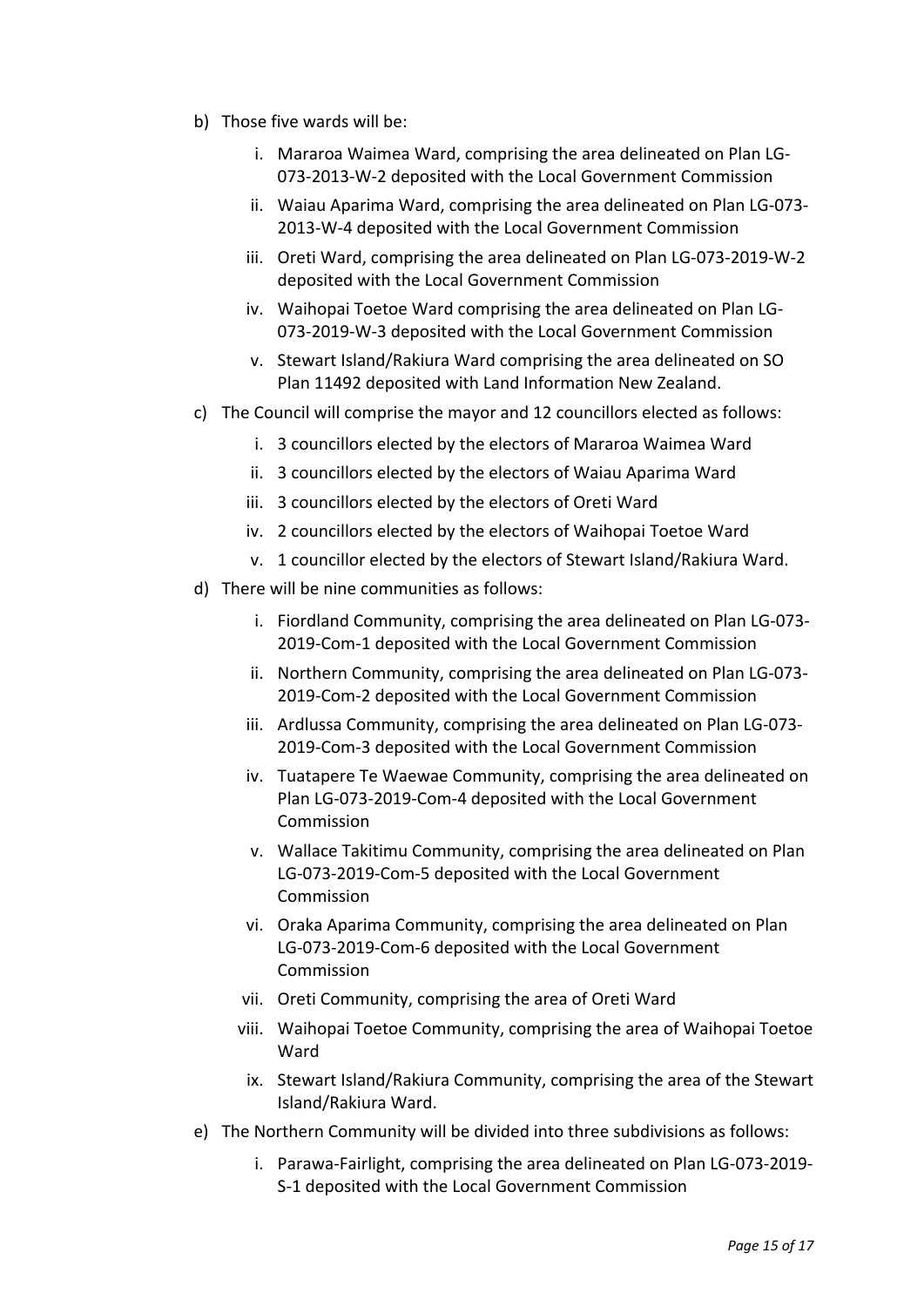- ii. West Dome, comprising the area delineated on Plan LG-073-2019-S-1 deposited with the Local Government Commission
- iii. Mid Dome, comprising the area delineated on Plan LG-073-2019-S-1 deposited with the Local Government Commission.
- f) The Oreti Community will be divided into three subdivisions as follows:
	- i. Hokonui, comprising the area delineated on Plan LG-073-2019-S-2 deposited with the Local Government Commission
	- ii. Midlands, comprising the area delineated on Plan LG-073-2019-S-2 deposited with the Local Government Commission
	- iii. Makarewa, comprising the area delineated on Plan LG-073-2019-S-2 deposited with the Local Government Commission.
- g) The membership of each community board will be as follows:
	- i. Fiordland Community Board will comprise six elected members and one member appointed to the community board by the council representing Mararoa Waimea Ward
	- ii. Northern Community Board will comprise:
		- 1. one member elected by the electors of the Parawa-Fairlight subdivision
		- 2. two members elected by the electors of the West Dome subdivision
		- 3. three members elected by the electors of the Mid Dome subdivision
		- 4. one member appointed to the community board by the council representing Mararoa Waimea Ward
	- iii. Ardlussa Community Board will comprise six elected members and one member appointed to the community board by the council representing Mararoa Waimea Ward
	- iv. Tuatapere Te Waewae Community Board will comprise six elected members and one member appointed to the community board by the council representing Waiau Aparima Ward
	- v. Wallace Takatimu Community Board will comprise six elected members and one member appointed to the community board by the council representing Waiau Aparima Ward
	- vi. Oraka Aparima Community Board will comprise six elected members and one member appointed to the community board by the council representing Waiau Aparima Waimea Ward
	- vii. Oreti Community Board will comprise:
		- 1. one member elected by the electors of the Hokonui subdivision
		- 2. four members elected by the electors of the Midlands subdivision
		- 3. two members elected by the electors of the Makarewa subdivision